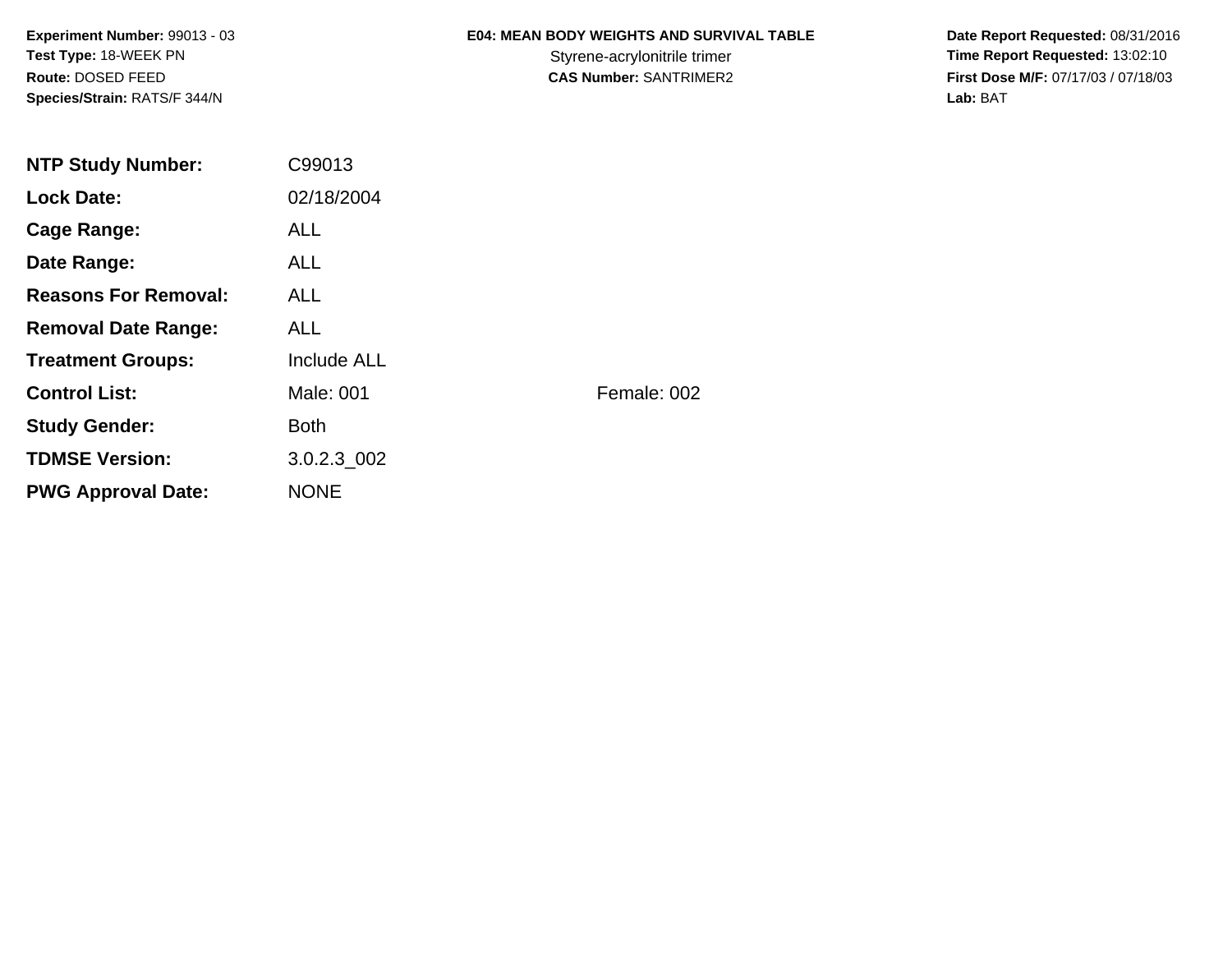# **E04: MEAN BODY WEIGHTS AND SURVIVAL TABLE**

 **Date Report Requested:** 08/31/2016 Styrene-acrylonitrile trimer<br>
CAS Number: SANTRIMER2<br>
CAS Number: SANTRIMER2<br>
Tirst Dose M/F: 07/17/03 / 07/18/03 **First Dose M/F:** 07/17/03 / 07/18/03<br>Lab: BAT **Lab:** BAT

**MALE**

| <b>DAY</b><br>0 PPM       |       | <b>100 PPM</b> |             |                        | <b>200 PPM</b> |             |                        | <b>400 PPM</b> |       |                        | <b>800 PPM</b> |       | <b>1600 PPM</b>        |    |       |                        |    |
|---------------------------|-------|----------------|-------------|------------------------|----------------|-------------|------------------------|----------------|-------|------------------------|----------------|-------|------------------------|----|-------|------------------------|----|
|                           | WT(G) | N              | WT(G)       | %<br>OF<br><b>CNTL</b> | $\mathsf{N}$   | WT(G)       | %<br>OF<br><b>CNTL</b> | N              | WT(G) | %<br>OF<br><b>CNTL</b> | N              | WT(G) | %<br>OF<br><b>CNTL</b> | N  | WT(G) | %<br>OF<br><b>CNTL</b> | N  |
|                           | 44.5  | 10             | 43.1        | 97.0                   | 10             | 47.8        | 107.4                  | 10             | 48.8  | 109.8                  | 10             | 44.2  | 99.3                   | 10 | 43.2  | 97.2                   | 10 |
| 8                         | 75.1  | 10             | 72.2        | 96.2                   | 10             | 78.2        | 104.1                  | 10             | 77.5  | 103.2                  | 10             | 75.2  | 100.1                  | 10 | 64.8  | 86.3                   | 10 |
| 15                        | 111.6 | 10             | 108.9       | 97.6                   | 10             | 114.6       | 102.8                  | 10             | 116.1 | 104.1                  | 10             | 110.1 | 98.7                   | 10 | 81.7  | 73.2                   | 10 |
| 22                        | 154.3 | 10             | 149.5       | 96.9                   | 10             | 153.7       | 99.6                   | 10             | 157.6 | 102.1                  | 10             | 150.7 | 97.7                   | 10 | 105.0 | 68.0                   | 10 |
| 29                        | 193.2 | 10             | 188.9       | 97.8                   | 10             | 193.7       | 100.2                  | 10             | 198.6 | 102.8                  | 10             | 190.3 | 98.5                   | 10 | 146.0 | 75.6                   | 10 |
| 36                        | 223.6 | 10             | 224.1       | 100.2                  | 10             | 224.3       | 100.3                  | 10             | 228.2 | 102.0                  | 10             | 220.5 | 98.6                   | 10 | 183.1 | 81.9                   | 10 |
| 43                        | 255.3 | 10             | 254.5       | 99.7                   | 10             | 255.7       | 100.1                  | 10             | 258.4 | 101.2                  | 10             | 251.2 | 98.4                   | 10 | 215.1 | 84.3                   | 10 |
| 50                        | 276.1 | 10             | 276.4       | 100.1                  | 10             | 277.8       | 100.6                  | 10             | 280.0 | 101.4                  | 10             | 271.9 | 98.5                   | 10 | 237.0 | 85.8                   | 10 |
| 57                        | 290.2 | 10             | 291.4       | 100.4                  | 10             | 290.0       | 99.9                   | 10             | 292.3 | 100.7                  | 10             | 285.0 | 98.2                   | 10 | 252.1 | 86.9                   | 10 |
| 64                        | 305.0 | 10             | 306.6       | 100.5                  | 10             | 306.5       | 100.5                  | 10             | 309.8 | 101.6                  | 10             | 301.9 | 99.0                   | 10 | 264.0 | 86.6                   | 10 |
| 71                        | 314.9 | 10             | 318.1       | 101.0                  | 10             | 314.4       | 99.9                   | 10             | 315.5 | 100.2                  | 10             | 309.9 | 98.4                   | 10 | 272.8 | 86.6                   | 10 |
| 78                        | 323.8 | 10             | 327.8       | 101.3                  | 10             | 327.1       | 101.0                  | 10             | 325.6 | 100.6                  | 10             | 321.0 | 99.1                   | 10 | 286.6 | 88.5                   | 10 |
| 85                        | 332.5 | 10             | 335.9       | 101.0                  | 10             | 333.7       | 100.4                  | 10             | 332.2 | 99.9                   | 10             | 327.6 | 98.5                   | 10 | 294.3 | 88.5                   | 10 |
| <b>TERM</b><br><b>SAC</b> | 338.2 | 10             | 344.0 101.7 |                        | 10             | 342.1 101.2 |                        | 10             | 336.9 | 99.6                   | 10             | 335.1 | 99.1                   | 10 | 302.1 | 89.3                   | 10 |

\*\*\* END OF MALE \*\*\*